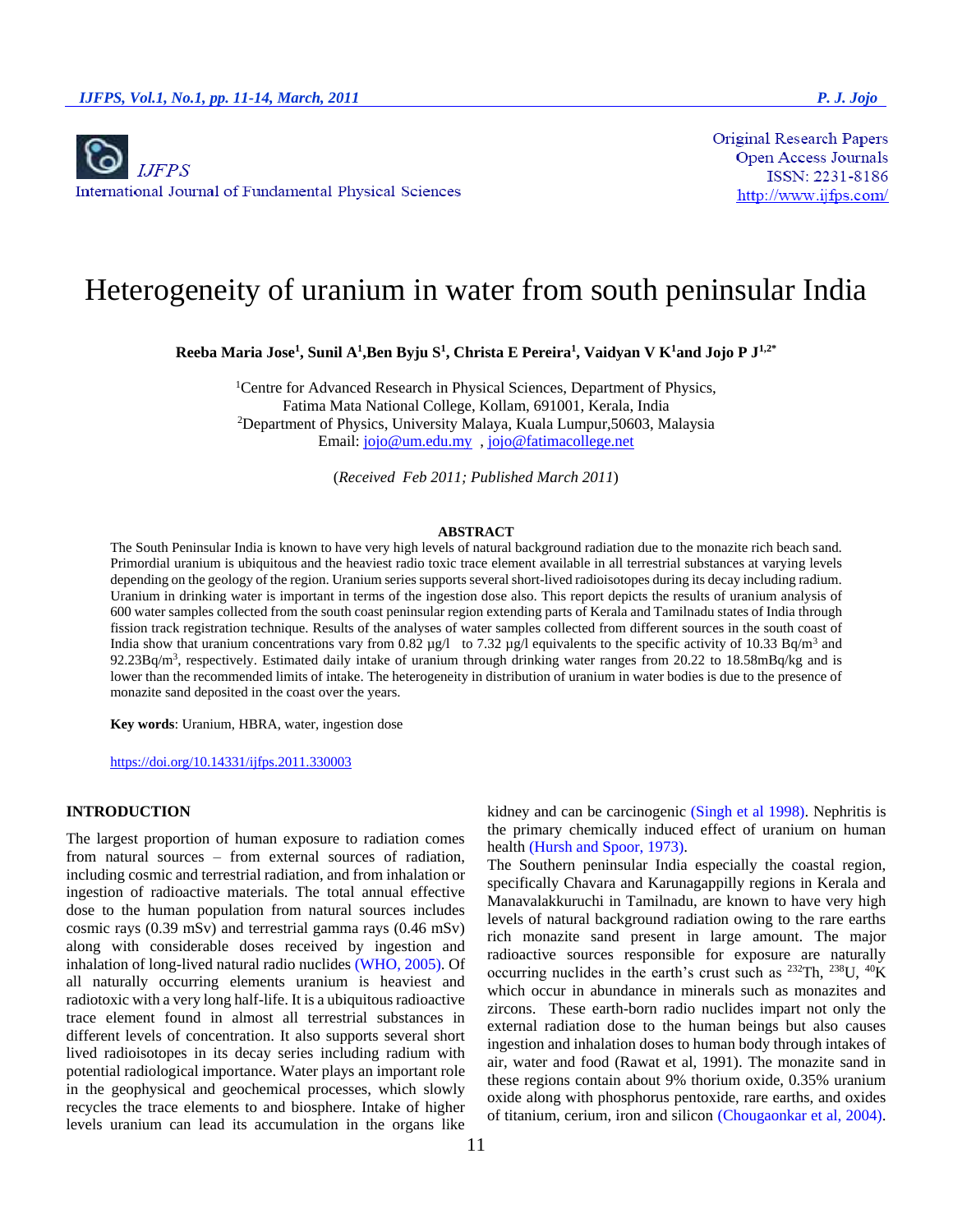Naturally, the ingestion doses would comprise of the long-lived radio nuclides through the intake of water, milk, fish, livestock and the vegetables grown locally. Scientific evidences from both human and animal studies that radiation exposure at low to moderate doses may increase the long-term incidence of cancer. Animal studies in particular suggest that the rate of genetic malformations may be increased by radiation exposure. According to World Health Organization (WHO) no deleterious radiological health effects are expected from consumption of drinking-water if the concentrations of radio nuclides are below the guidance levels equivalent to a committed effective dose below 0.1mSv/year (WHO, 2005). A systematic study has been conducted to evaluate the levels of uranium in drinking water from the natural resources in the southern peninsular India, spreading over the states of Kerala and Tamilnadu. Effective doses resulting from the intake of natural radio nuclides can be determined directly from measuring its concentrations in the body or estimated from concentrations in intake materials such as air, food and water. The published data available in the literature shows that natural radioactivity in water varies over a large range, mainly depending on the geological characteristics of the soils, and some measured concentrations largely exceed the reference values accepted for drinking water.

## **MATERIALS AND METHODS**

The region selected for the study was the coastal strip extending three district in Kerala namely Allappuzha, Kollam and Thiruvananthapuram and Kanyakumary district in Tamilnadu. The investigation first involves the selection of sampling sites and sampling procedure. The sampling locations were selected within one kilometer strip along the coastal peninsula including the High Background Radiation Area (HBRA). A total of 98 locations were selected and five to seven samples were collected from each location making a total of 600 samples. Samples were coded properly according to their sources. The study area is bound by latitude  $8^{\circ}00'$ N and  $9^{\circ}20'$ N and longitude  $76^{\circ}20'$ E to 76°80'E approximately.



Figure 1. The experimental area

Samples were collected only from the natural water bodies namely pond, well and bore well, which were used for drinking. Sample collection was done in six phases covering the study area. Care was taken to have a geographically uniform distribution in choosing locations for sample collection. Small and clean plastic bottles (20 ml capacity) were used for sample collection. Bottles were pre-rinsed with distilled water and then with the experimental water at the time of sample collection. Each sample brought to the laboratory was acidified by adding a drop of nitric acid in order to minimize the loss of uranium through absorption in the bottles. Water samples were collected mostly from the surface of the water bodies in the case of pond and well. Altogether 600 samples were collected in six phases from various sources for analysis.

Fission track registration technique is a very sensitive and reliable method for analyzing uranium. This method is capable of determining uranium levels even in sub-ppb (particles per billion) levels and is relatively cheaper also. Experimental technique known as 'dry method' has been used for the analyses (Jojo et al, 1994).Dielectric fission track detectors (Makrofol – KG) cut in the form of circular discs of 1.3 cm diameter were properly washed and rinsed with the double distilled water. They were carefully numbered and were arranged on a tray. Each drop of water samples (0.05ml) was placed on each disc using a micropipette.

Then, they were allowed to evaporate in a hot air oven at about  $60^{\circ}$  C to leave a circular residue of non-volatile substances in the water samples including natural uranium. Each detector disc with the non-volatile residue, including uranium, is then covered with another identical detector disc. The pair of discs is then sealed with polypropylene tapes to form a pellet of the sample (Bansal et al, 1992). These pellets were encapsulated in aluminum can of about 5 cm length and 1.5 cm diameter. A blank pellet, without any water sample residue in it, was also placed in the can to assess the background tracks, if any. A pair of circular pieces of micro-slides, which acts as neutron flux dosimeters, was also kept in the can. This capsule was sent for irradiation at Bhabha Atomic Research Centre (BARC), Bombay in the thermal column of the APSARA Reactor at a flux of  $10^{16}$  nvt for 3 h. After receiving the irradiated samples, from BARC the detector discs were separated and washed thoroughly with water. Then they were etched in  $6.25N$  KOH solution at  $60^{\circ}$  for 20minutes so that the fission tracks were developed into clearly visible size (Jojo et al, 1994).

The tracks were seen in a circular region where the evaporated water drop had left a residue of non-volatile matter including uranium in the water sample. The distribution of tracks was such that the circular region had a non-uniform distribution of tracks. The rim of the circular region had a higher track density and the interior portion had almost a uniform distribution of tracks. This is due to the fact that the water drop leaves maximum nonvolatile residue along the rim during evaporation. To find the total number of tracks on the detector, the rim as well as the interior was scanned separately using an optical transmission type research microscope at a magnification of 400X.Using optical scanning total number of tracks was determined on the detector discs following the standard protocol (Jojo et al, 1994, Fleicher and Delany, 1976).

Deducting the background tracks recorded in the blank pellet, the actual number of tracks was found for both the detector discs of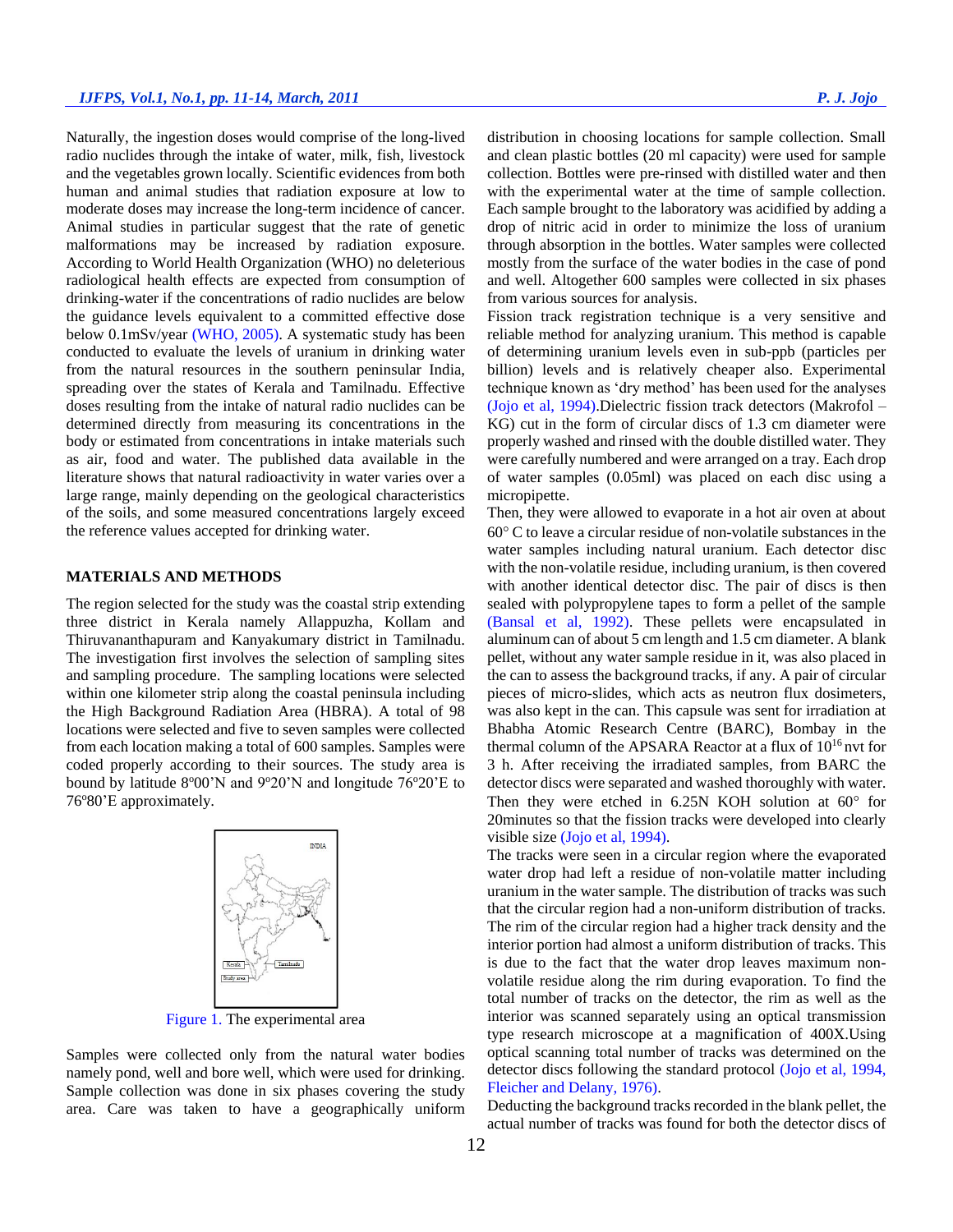each pellet. The average was taken as the total number (N) of tracks for the sample. To obtain the thermal neutron dose, the irradiated standard glass placed in the capsule was cut to form a fresh surface. The glass piece was etched in 48% Hydrogen Fluoride at  $23^{\circ}$ C for 5 seconds to make the tracks visible and is scanned to obtain the fission track density. The neutron dose was calculated using the relation (Bansal et al, 1992):

$$
\phi = K\rho \tag{1}
$$

Where K is a constant ( $=1.028 \times 10^{11}$ ) depending on the material of the standard glass used as flux dosimeter and  $\rho$  is the fission track density in the standard glass. With these known factors, uranium concentrations in water samples were calculated using the equation (Jojo et al, 1994):

$$
C_w = [(NM)/(VGN_a E\sigma\phi I)] \tag{2}
$$

Where  $C_w$  is the concentration of uranium in water samples, N the total number of tracks, M the atomic weight of the fissile material (235), V the volume of the water droplet,  $N_a$  Avogadro's number, E the etching efficiency of the Makrofol-KG detector,  $\sigma$  fission cross section of the fissile isotope (580 barns),  $\phi$  the neutron flux used and I the isotopic abundance ratio (Jojo et al, 1994).

#### **RESULTS AND DISCUSSION**

Results of the analyses of water samples collected from different sources in the south coast of India show that uranium concentrations vary from 0.82 µg/l to 7.32 µg/l equivalents to the specific activity of  $10.33Bq/m<sup>3</sup>$  and  $92.23Bq/m<sup>3</sup>$ , respectively. The arithmetic mean (AM), geometric mean (GM) and geometric standard deviation (GSD) of the measured values for the two zones are presented in the Table 1.

In general there is a clear elevation in the uranium concentration in the well and pond water samples collected from the state of Kerala as compared with those from Tamilnadu as indicated by the AM and GM values.

This can be attributed to the abundance of monazite sand available in plenty in the coastal region of Kearla. It is reasonable to assume that uranium is transferred to local water bodies through leaching. The skewness and Kurtosis of the measured data are also shown in the table 1.

In Kerala, the concentration of uranium for well water is slightly positively skewed meaning that majority of the data are slightly lower than the average value. The data for pond showed a highly left (negatively) skewed distribution with most the values concentrated on the right of the mean, with extreme values to the left. This indicates that the concentrations of uranium in these samples are generally higher than the mean value presented in the table 1. For bore well the data is somewhat symmetric about the mean.

For Tamilnadu, both well and pond water showed a highly right skewed distribution indicating the exuberance of values lower than the mean. In this case also the bore water showed an approximately symmetric distribution about the mean. For Kerala, uranium concentrations in well water showed a leptokurtic distribution with a well-defined central peak.

The pond water samples showed a platykurtic curve with a broad centre. The mesokurtic distribution of bore well indicated a normal distribution. For Tamilnadu, water samples from well, pond and bore well showed platykurtic distribution with different degrees of kurtosis.

Table.1 Measured mean values of uranium concentration in the

| two states.       |               |         |           |                  |      |           |
|-------------------|---------------|---------|-----------|------------------|------|-----------|
|                   | <b>Kerala</b> |         |           | <b>Tamilnadu</b> |      |           |
| Source            | Well          | Pond    | Bore well | Well             | Pond | Bore well |
| Sample size       | 186           | 118     | 148       | 63               | 46   | 39        |
| AM $(\mu g/l)$    | 4.24          | 3.26    | 1.44      | 1.18             | 1.12 | 1.98      |
| $GM$ ( $\mu$ g/l) | 4.02          | 3.28    | 1.28      | 0.98             | 1.02 | 0.96      |
| <b>GSD</b>        | 2.68          | 2.14    | 2.11      | 1.08             | 1.22 | 1.12      |
| <b>Skewness</b>   | 0.48          | $-1.66$ | 0.14      | 1.27             | 1.48 | 0.26      |
| <b>Kurtosis</b>   | 2.62          | 0.86    | 2.48      | 2.22.            | 3.85 | 2.43      |

The obtained data was analyzed statistically to find any correlation between the levels of uranium in various sources using Pearson's method (Garrett,1981). The analysis was done between the average values of uranium concentrations from the three types of sources for the fifty eight locations.

It showed good positive correlation ( $r = 0.765$  at 0.05 level of significance) between the levels of uranium in pond and well for Kerala.

No such correlation could be obtained among the samples for Tamilnadu. Estimated daily intake of uranium through drinking water for both the regions ranges from 20.22 to 18.58 mBq/kg and is lower than the recommended limits of intake. WHO suggests a guidance value of Tolerable Daily Intake (TDI) of 15  $\mu$ g/l equivalent to 370 mBq/kg assuming a 60 kg adult consuming 2 l water per day (WHO, 2005).

The concentrations of uranium measured in the present work shows that they are well within the suggested limit. A recent study conducted in the packaged drinking water samples in India found that the range of uranium in water between 0.04µg/l to 3.88 µg/l (Sahoo et al, 2010).

#### **CONCLUSIONS**

From the present observations it can be concluded that the concentration of uranium level vary considerably from natural source to source and place to place. There is no alarmingly high uranium concentration in any of the samples analyzed. The measured values are in good agreement with the reported values in the contemporary literature.

The distribution of uranium in water bodies shows a heterogeneous nature of distribution. It is observed that the water bodies near to the sea have higher levels of uranium concentration. There is a positive correlation between the uranium levels in water collected from the pond and well samples along beach area. The daily intake of uranium through drinking water in the region is much less than the tolerable intake limit.